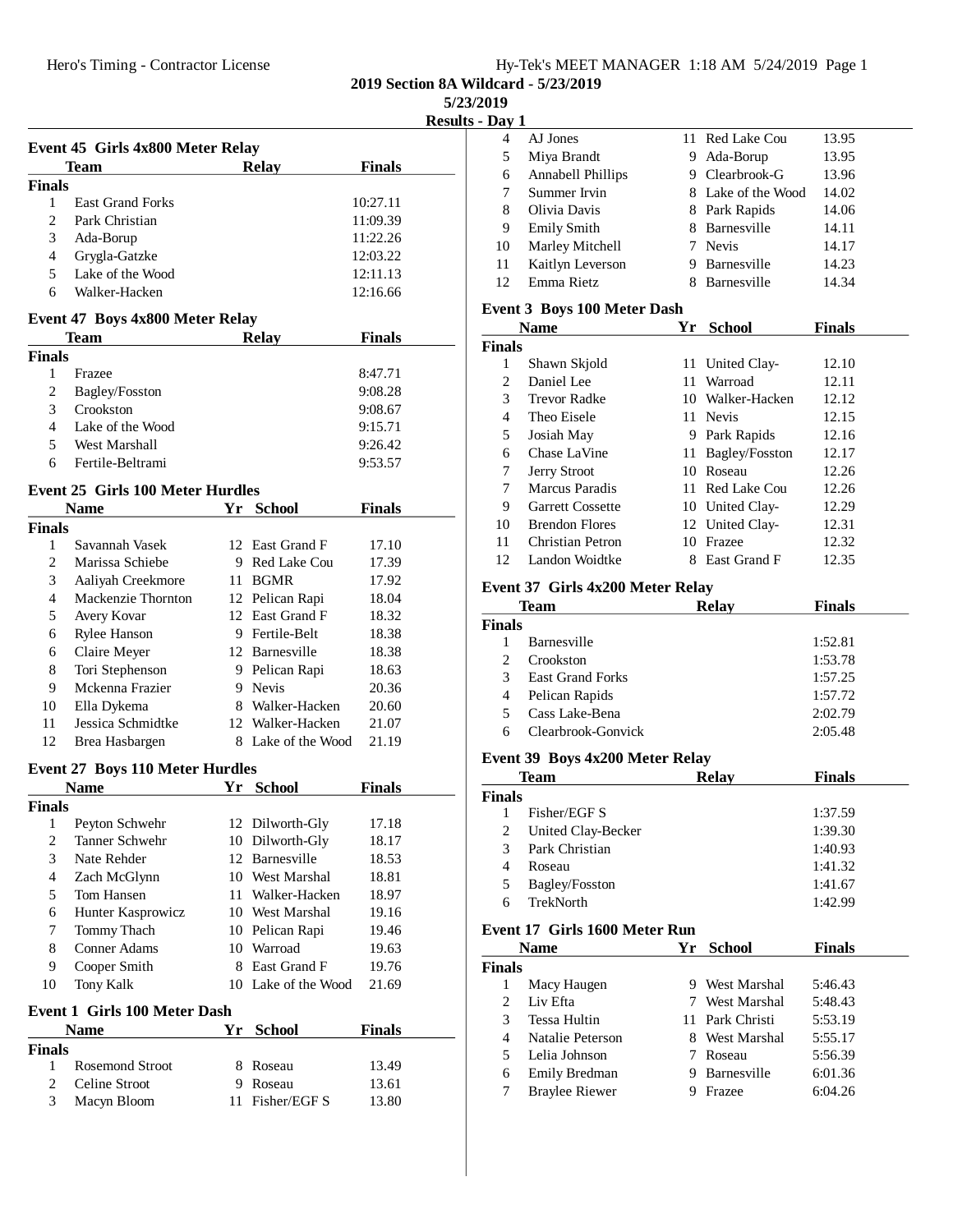|  |  |  |  | Hy-Tek's MEET MANAGER 1:18 AM 5/24/2019 Page 2 |  |  |  |
|--|--|--|--|------------------------------------------------|--|--|--|
|--|--|--|--|------------------------------------------------|--|--|--|

**2019 Section 8A Wildcard - 5/23/2019**

**Results - Day 1**

|                          |                                                |      |                            |               | resu |
|--------------------------|------------------------------------------------|------|----------------------------|---------------|------|
| Finals                   | (Event 17 Girls 1600 Meter Run)                |      |                            |               |      |
|                          | <b>Name</b>                                    |      | Yr School                  | <b>Finals</b> |      |
| 8                        | Kenadee Gray                                   | 7    | Barnesville                | 6:15.75       |      |
| 9                        | <b>Madison Gerlofs</b>                         |      | 8 Clearbrook-G             | 6:26.55       |      |
| 10                       | <b>Gwendolyn Devries</b>                       |      | 8 Walker-Hacken            | 6:34.81       |      |
| 11                       | Kaymen Sonstegard                              |      | 7 Lake of the Wood 6:37.12 |               |      |
| 12                       | Sophie Guida                                   |      | 9 Park Rapids              | 6:56.69       |      |
|                          | Event 19 Boys 1600 Meter Run                   |      |                            |               |      |
|                          | <b>Name</b>                                    | Yr   | <b>School</b>              | <b>Finals</b> |      |
| <b>Finals</b>            |                                                |      |                            |               |      |
| 1                        | Korey Smigelsky                                |      | 10 United Clay-            | 5:01.77       |      |
| $\overline{c}$           | Ian Ziebarth                                   |      | 11 Park Christi            | 5:02.99       |      |
| 3                        | <b>Riley Clausen</b>                           |      | 9 West Marshal             | 5:05.71       |      |
| $\overline{4}$           | Lewis Helmers                                  |      | 10 Frazee                  | 5:05.79       |      |
| 5                        | Dawson McDonald                                |      | 9 East Grand F             | 5:06.74       |      |
| 6                        | <b>Brenden Larson</b>                          |      | 11 Red Lake Cou            | 5:07.08       |      |
| 7                        | Zachary Helgeson                               |      | 10 Fisher/EGF S            | 5:08.74       |      |
| 8                        | Jack Nielson                                   |      | 9 Barnesville              | 5:11.23       |      |
| 9                        | Parker Harmon                                  |      | 9 Park Rapids              | 5:14.24       |      |
| 10                       | Reese Mowell                                   |      | 9 Nevis                    | 5:17.51       |      |
| 11                       | Owen Wilson                                    |      | 8 Northome/Kel             | 5:24.90       |      |
| 12                       | Liam Hagen                                     | 9    | Bagley/Fosston             | 5:31.84       |      |
|                          | Event 33 Girls 4x100 Meter Relay               |      |                            |               |      |
|                          | Team                                           |      | <b>Relay</b>               | <b>Finals</b> |      |
| <b>Finals</b>            |                                                |      |                            |               |      |
| 1                        | Kittson Coun                                   |      |                            | 52.92         |      |
| 2                        | Red Lake County                                |      |                            | 54.37         |      |
| 3                        | Bagley/Fosston                                 |      |                            | 55.21         |      |
| $\overline{\mathcal{L}}$ | Pelican Rapids                                 |      |                            | 55.39         |      |
| 5                        | Ada-Borup                                      |      |                            | 56.04         |      |
| 6                        | Clearbrook-Gonvick                             |      |                            | 57.64         |      |
|                          |                                                |      |                            |               |      |
|                          | Event 35 Boys 4x100 Meter Relay<br><b>Team</b> |      | <b>Relay</b>               | <b>Finals</b> |      |
| <b>Finals</b>            |                                                |      |                            |               |      |
| 1                        | United Clay-Becker                             |      |                            | 47.06         |      |
| 2                        | Barnesville                                    |      |                            | 47.22         |      |
| 3                        | Warroad                                        |      |                            | 47.76         |      |
| 4                        | Bagley/Fosston                                 |      |                            | 48.46         |      |
| 5                        | Walker-Hacken                                  |      |                            | 48.53         |      |
| 6                        | West Marshall                                  |      |                            | 50.21         |      |
|                          |                                                |      |                            |               |      |
|                          | <b>Event 9 Girls 400 Meter Dash</b>            |      |                            |               |      |
|                          | <b>Name</b>                                    | Yr   | School                     | <b>Finals</b> |      |
| <b>Finals</b>            |                                                |      | 9 Barnesville              |               |      |
| 1                        | <b>Emily Schoenecker</b><br>Maddie Guler       |      |                            | 1:02.52       |      |
| $\mathfrak{2}$           |                                                | 11 - | Pelican Rapi               | 1:02.53       |      |
| 3                        | Miya Brandt                                    |      | 9 Ada-Borup                | 1:03.48       |      |
| 4                        | Maria Vetter                                   |      | 10 United Clay-            | 1:03.58       |      |
| 5                        | Olivia Davis                                   |      | 8 Park Rapids              | 1:06.68       |      |
| 6                        | Rylie Fredrickson                              |      | <b>BGMR</b>                | 1:06.78       |      |
| 7                        | Jacelyn Brenden                                |      | 8 East Grand F             | 1:07.35       |      |
| 8                        | Aura Moyer                                     |      | 7 Warroad                  | 1:08.52       |      |
| 9                        | Savanna Nelson                                 |      | 8 Red Lake Cou             | 1:09.21       |      |

|                          | Day 1                                       |    |                                    |                |
|--------------------------|---------------------------------------------|----|------------------------------------|----------------|
| 10                       | Victoria Jensen                             |    | 10 Cass Lake-Bena                  | 1:09.31        |
| 11                       | Julianna Holte                              |    | 7 Lake of the Wood 1:09.84         |                |
| 12                       | Chelsea Dennis                              |    | 9 Park Rapids                      | 1:10.39        |
|                          |                                             |    |                                    |                |
|                          | Event 11 Boys 400 Meter Dash<br><b>Name</b> |    |                                    |                |
|                          |                                             |    | Yr School                          | <b>Finals</b>  |
| Finals<br>1              |                                             |    |                                    | 55.21          |
| $\mathfrak{2}$           | Kolby Brandt<br>Sebastian Centeno           |    | 11 Park Rapids<br>9 Pelican Rapi   |                |
| 3                        | Coleton Borah                               |    | Frazee                             | 55.51          |
|                          |                                             | 11 |                                    | 56.08          |
| $\overline{4}$<br>5      | Luke Tangen                                 |    | 12 Roseau                          | 56.18          |
| 6                        | Kamron KeenanSyverson<br>Kian Scott         |    | 11 United Clay-                    | 56.35<br>56.64 |
| 7                        | <b>Houston Short</b>                        |    | 12 Park Rapids<br>9 Mahnomen/Waubi |                |
| $\,8\,$                  |                                             |    | 10 Barnesville                     | 56.73<br>56.79 |
|                          | Wyatt Roller                                |    | 12 West Marshal                    |                |
| 9                        | Pedro Gaytan                                |    |                                    | 57.41          |
| 10                       | Gabe Lavin                                  |    | 10 Clearbrook-G                    | 57.58          |
| 11                       | Sam Schumacher                              |    | 8 East Grand F                     | 58.07          |
| 12                       | Thomas Jones                                |    | 10 West Marshal                    | 58.37          |
|                          | <b>Event 29 Girls 300 Meter Hurdles</b>     |    |                                    |                |
|                          | <b>Name</b>                                 |    | Yr School                          | <b>Finals</b>  |
| Finals                   |                                             |    |                                    |                |
| 1                        | Quinn Hunter                                |    | 9 Park Rapids                      | 51.74          |
| $\mathfrak{2}$           | Annie Waale                                 |    | 10 Dilworth-Gly                    | 51.93          |
| 3                        | Marissa Schiebe                             |    | 9 Red Lake Cou                     | 52.48          |
| $\overline{4}$           | Mathea Jablonsky                            |    | 9 Barnesville                      | 52.87          |
| 5                        | Olivia Petron                               |    | 8 Frazee                           | 53.11          |
| 6                        | Sarah Finseth                               |    | 10 West Marshal                    | 53.15          |
| 7                        | Elizabeth Gabrielson                        |    | 9 East Grand F                     | 53.93          |
| $\,8\,$                  | Allie Critchley                             |    | 12 Dilworth-Gly                    | 54.52          |
| 9                        | <b>Riley Pike</b>                           |    | 8 Park Rapids                      | 54.93          |
| 10                       | Maddi Mitzel                                |    | 11 Fisher/EGF S                    | 55.84          |
| 11                       | Brynn Burmeister                            |    | 7 Northome/Kel                     | 58.47          |
| 12                       | Sadie Stroeing                              |    | 8 Northome/Kel                     | 1:00.34        |
|                          |                                             |    |                                    |                |
|                          |                                             |    |                                    |                |
|                          | <b>Event 31 Boys 300 Meter Hurdles</b>      |    |                                    |                |
|                          | <b>Name</b>                                 |    | Yr School                          | <b>Finals</b>  |
|                          | Isaac Janssen                               |    |                                    |                |
| T                        | Noah Fiedler                                | 11 | Park Christi                       | 43.95          |
| $\overline{c}$           | Tanner Schwehr                              |    | 11 Rothsay                         | 45.09          |
| 3                        |                                             |    | 10 Dilworth-Gly                    | 45.70          |
| $\overline{\mathcal{L}}$ | Tommy Thach                                 |    | 10 Pelican Rapi                    | 45.72          |
| 5                        | Ben Engebretson                             |    | 11 Clearbrook-G                    | 46.65          |
| 6                        | Dominic Voit                                |    | 10 Mahnomen/Waubi                  | 46.74          |
| 7                        | Joshua Kuhlman                              |    | 11 Walker-Hacken                   | 47.43          |
| 8                        | Hunter Kasprowicz                           |    | 10 West Marshal                    | 47.93          |
| 9                        | <b>Conner Adams</b>                         |    | 10 Warroad                         | 48.51          |
| 10                       | Carter Williams                             |    | 10 Red Lake Cou                    | 49.52          |
| 11                       | Carter Rettke                               | 12 | Walker-Hacken                      | 49.53          |
| 12                       | Peter Vandewege                             |    | 10 Roseau                          | 49.67          |
|                          | Event 13 Girls 800 Meter Run                |    |                                    |                |
|                          | <b>Name</b>                                 | Yr | <b>School</b>                      | <b>Finals</b>  |
| Finals<br>Finals<br>1    | McKenna Langerud                            |    | 12 East Grand F                    | 2:30.53        |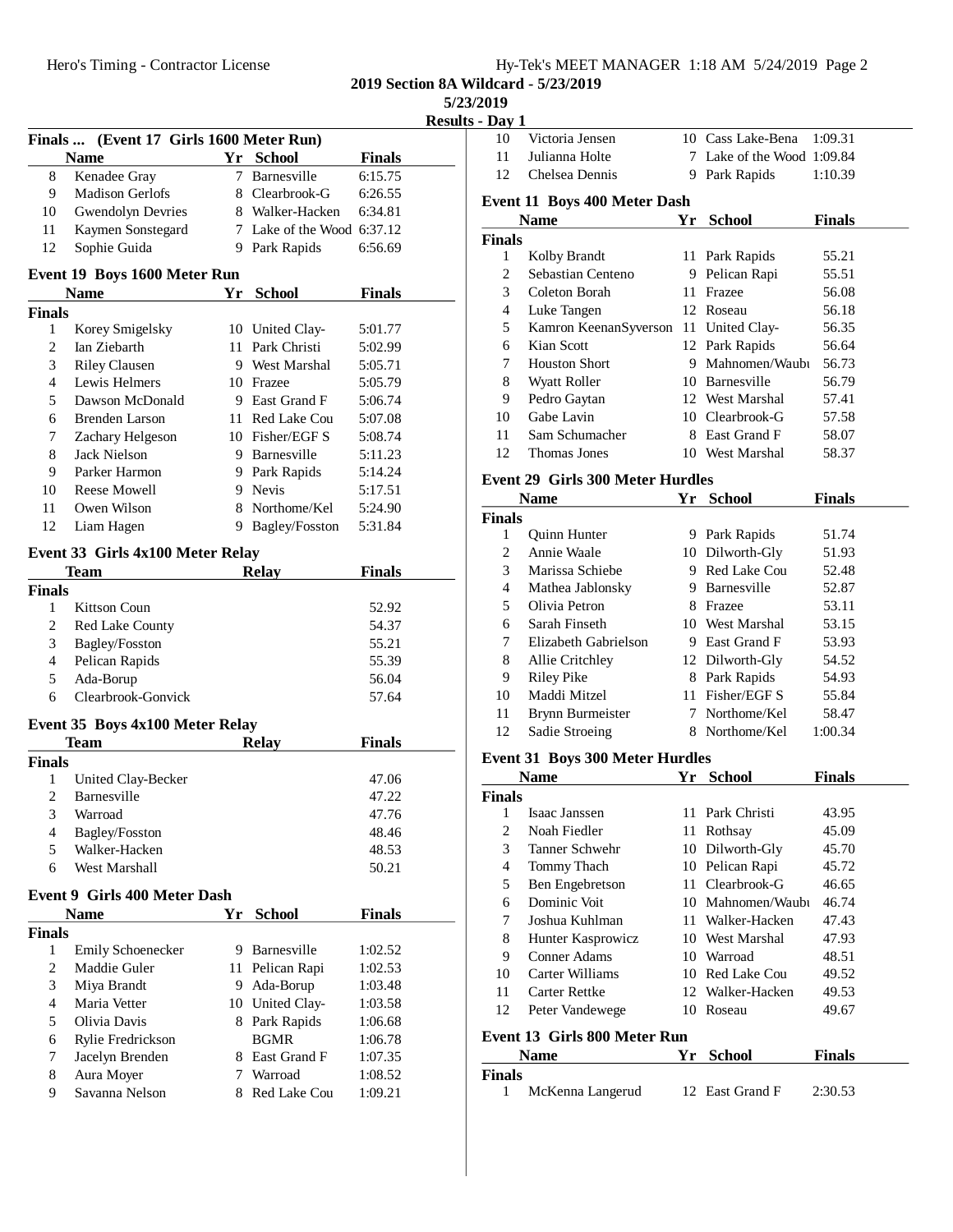**2019 Section 8A Wildcard - 5/23/2019**

**5/23/2019**

**Results** -

|               | Finals  (Event 13 Girls 800 Meter Run)             |    |                           |                |  |  |  |  |
|---------------|----------------------------------------------------|----|---------------------------|----------------|--|--|--|--|
|               | <b>Name</b>                                        |    | Yr School                 | <b>Finals</b>  |  |  |  |  |
| 2             | Thea Oman                                          |    | 12 Crookston              | 2:31.18        |  |  |  |  |
| 3             | <b>Megan Danielson</b>                             |    | 12 Frazee                 | 2:33.73        |  |  |  |  |
| 4             | Maria Vetter                                       |    | 10 United Clay-           | 2:34.05        |  |  |  |  |
| 5             | Madi Wagendorf                                     |    | 10 Park Christi           | 2:34.12        |  |  |  |  |
| 6             | Kate Helgeson                                      |    | 10 Roseau                 | 2:35.98        |  |  |  |  |
| 7             | Hayden Winjum                                      |    | 9 Crookston               | 2:37.19        |  |  |  |  |
| 8             | <b>Emily Berg</b>                                  |    | 7 Frazee                  | 2:43.29        |  |  |  |  |
| 9             | Annalise Ballard                                   |    | 8 Clearbrook-G            | 2:43.48        |  |  |  |  |
| 10            | Mya Stacey                                         |    | 7 Nevis                   | 2:50.47        |  |  |  |  |
| 11            | Carolyn Oberfell                                   |    | 8 Walker-Hacken           | 2:57.91        |  |  |  |  |
| 12            | Eriika Rand                                        |    | 9 Walker-Hacken           | 2:58.11        |  |  |  |  |
|               | Event 15 Boys 800 Meter Run                        |    |                           |                |  |  |  |  |
|               | <b>Name</b>                                        |    | Yr School                 | <b>Finals</b>  |  |  |  |  |
| <b>Finals</b> |                                                    |    |                           |                |  |  |  |  |
| 1             | William Bly                                        |    | 12 Mahnomen/Waubi 2:10.99 |                |  |  |  |  |
| 2             | Mason Kerr                                         |    | 9 Dilworth-Gly            | 2:11.35        |  |  |  |  |
| 3             | <b>Habram Martinez</b>                             |    | 12 Pelican Rapi           | 2:12.33        |  |  |  |  |
| 4             | Jack McOuown                                       |    | 9 Clearbrook-G            | 2:12.96        |  |  |  |  |
| 5             | Skylar Hagan                                       |    | 10 Park Rapids            | 2:14.54        |  |  |  |  |
| 6             | Logan Grubb                                        |    | 10 Dilworth-Gly           | 2:16.39        |  |  |  |  |
| 7             | Bradyn Steen                                       |    | 11 Dilworth-Gly           | 2:16.72        |  |  |  |  |
| 8             | Logan Hemberger                                    |    | 10 Bagley/Fosston         | 2:18.22        |  |  |  |  |
| 9             | <b>Brenden Larson</b>                              |    | 11 Red Lake Cou           | 2:19.88        |  |  |  |  |
| 10            | <b>Winston Novacek</b>                             |    | 12 Roseau                 | 2:20.28        |  |  |  |  |
| 11            | Erick Laznicka                                     |    | 12 Roseau                 | 2:22.11        |  |  |  |  |
| 12            | Collin Porter                                      |    | 12 East Grand F           | 2:22.17        |  |  |  |  |
|               |                                                    |    |                           |                |  |  |  |  |
|               | <b>Event 5 Girls 200 Meter Dash</b><br><b>Name</b> |    | Yr School                 | <b>Finals</b>  |  |  |  |  |
| <b>Finals</b> |                                                    |    |                           |                |  |  |  |  |
| 1             | Liz Webster                                        |    | 10 Kittson Coun           | 27.54          |  |  |  |  |
| 2             | Paige Haack                                        |    | 8 Lake of the Wood        | 27.82          |  |  |  |  |
| 3             | Taylor Nordin                                      |    | 10 Walker-Hacken          | 28.10          |  |  |  |  |
| 4             | <b>Sydney Rustad</b>                               |    | 9 Barnesville             | 28.21          |  |  |  |  |
| 5             | Maddie Guler                                       |    | 11 Pelican Rapi           | 28.23          |  |  |  |  |
| 6             | Paige Oswald                                       |    | 11 Frazee                 | 28.34          |  |  |  |  |
| $7^{\circ}$   | Caraira Jensen                                     |    | 8 Cass Lake-Bena          | 28.36          |  |  |  |  |
| 8             | Ellie Reierson                                     |    | 10 Frazee                 | 28.40          |  |  |  |  |
| 9             | Macie Stanislawski                                 |    | 9 East Grand F            | 28.70          |  |  |  |  |
| 10            | Macyn Bloom                                        |    | 11 Fisher/EGF S           | 28.87          |  |  |  |  |
| 11            | Kamree Carlson                                     | 11 | Park Rapids               | 28.91          |  |  |  |  |
| 12            | Cassie Solheim                                     | 7  | Crookston                 | 29.03          |  |  |  |  |
|               |                                                    |    |                           |                |  |  |  |  |
|               | <b>Event 7 Boys 200 Meter Dash</b>                 |    |                           |                |  |  |  |  |
|               | <b>Name</b>                                        | Yr | <b>School</b>             | <b>Finals</b>  |  |  |  |  |
| <b>Finals</b> |                                                    |    |                           |                |  |  |  |  |
| 1             | <b>Jory Vasek</b>                                  |    | 10 Fisher/EGF S           | 24.34          |  |  |  |  |
| 2             | <b>Brady Wisk</b>                                  |    | 9 Crookston               | 24.45          |  |  |  |  |
| 3             | <b>Carter Vasek</b>                                |    | 9 East Grand F            | 24.57          |  |  |  |  |
| 4             | Logan Tucker                                       |    | 11 Dilworth-Gly           | 24.82          |  |  |  |  |
| 5<br>6        | Josiah May<br>George Flynn                         |    | 9 Park Rapids<br>9 Frazee | 24.97          |  |  |  |  |
| 7             | Theo Eisele                                        | 11 | Nevis                     | 24.98<br>25.01 |  |  |  |  |
|               |                                                    |    |                           |                |  |  |  |  |

| Day 1          |                                           |    |                             |                      |  |
|----------------|-------------------------------------------|----|-----------------------------|----------------------|--|
| 8              | Daniel Lee                                |    | 11 Warroad                  | 25.19                |  |
| 9              | Cameron Heng                              |    | 9 Barnesville               | 25.35                |  |
| 10             | Kai Ashmoore                              |    | 9 Walker-Hacken             | 25.43                |  |
| 11             | Kolten Schultz                            |    | 10 Bagley/Fosston           | 25.44                |  |
| 12             | Aiden Leach                               | 11 | Dilworth-Gly                | 25.53                |  |
|                | Event 21 Girls 3200 Meter Run             |    |                             |                      |  |
|                |                                           |    |                             |                      |  |
|                | <b>Name</b>                               | Yr | <b>School</b>               | <b>Finals</b>        |  |
| Finals<br>1    | Lelia Johnson                             |    |                             |                      |  |
| $\overline{c}$ |                                           |    | 7 Roseau                    | 13:06.25<br>13:06.69 |  |
| 3              | Natalie Peterson<br><b>Braylee Riewer</b> |    | 8 West Marshal<br>9 Frazee  | 13:24.50             |  |
| $\overline{4}$ | Tessa Hultin                              |    | 11 Park Christi             | 13:33.36             |  |
| 5              | Marin Garrett                             |    | 10 East Grand F             | 13:36.88             |  |
| 6              | Jenna Reimche                             |    | 8 Park Christi              | 14:05.99             |  |
| 7              | Katrina Quick                             |    | 9 Ada-Borup                 | 14:19.51             |  |
| 8              | Whitney Steffel                           |    | 12 Park Rapids              | 14:22.08             |  |
| 9              | Lyvia Livermore                           |    | 8 Park Rapids               | 14:29.83             |  |
| 10             | Taya Hagarty                              |    | 9 Lake of the Wood15:22.37  |                      |  |
| 11             | Julie Quo                                 |    | 12 Lake of the Wood15:34.15 |                      |  |
| 12             | Quincie Floden                            |    | 10 East Grand F             | 31:14.01             |  |
|                |                                           |    |                             |                      |  |
|                | Event 23 Boys 3200 Meter Run              |    |                             |                      |  |
|                | <b>Name</b>                               |    | Yr School                   | <b>Finals</b>        |  |
| Finals         |                                           |    |                             |                      |  |
| 1              | Griffin Sonstegard                        |    | 11 Lake of the Wood10:06.73 |                      |  |
| $\overline{c}$ | Michael Gunn                              |    | 11 Nevis                    | 10:51.69             |  |
| 3              | Evan Pohl                                 |    | 8 Nevis                     | 10:51.72             |  |
| 4              | Gabe Grawe                                |    | 11 Dilworth-Gly             | 10:56.14             |  |
| 5              | <b>Chandler Gray</b>                      |    | 9 Dilworth-Gly              | 11:04.69             |  |
| 6              | <b>Tristan Anderson</b>                   |    | 10 Roseau                   | 11:06.64             |  |
| 7              | Grant Hemberger                           |    | 10 Bagley/Fosston           | 11:11.30             |  |
| 8              | <b>Talon Hilligas</b>                     |    | 11 BGMR                     | 11:13.24             |  |
| 9              | Taylor Johnson                            |    | 8 United Clay-              | 11:14.26             |  |
| 10             | <b>Andrew Hultin</b>                      |    | 9 Park Christi              | 11:20.94             |  |
| 11             | Zachary Helgeson                          |    | 10 Fisher/EGF S             | 11:29.13             |  |
| 12             | <b>Brock Tvedt</b>                        |    | 10 Red Lake Cou             | 11:45.37             |  |
|                | Event 41 Girls 4x400 Meter Relay          |    |                             |                      |  |
|                | Team                                      |    | Relay                       | <b>Finals</b>        |  |
| Finals         |                                           |    |                             |                      |  |
| 1              | Barnesville                               |    |                             | 4:10.14              |  |
| $\overline{c}$ | Dilworth-Gly                              |    |                             | 4:16.27              |  |
| 3              | <b>East Grand Forks</b>                   |    |                             | 4:30.97              |  |
| $\overline{4}$ | West Marshall                             |    |                             | 4:32.60              |  |
| 5              | Bagley/Fosston                            |    |                             | 4:36.17              |  |
| 6              | Walker-Hacken                             |    |                             | 4:38.51              |  |
|                |                                           |    |                             |                      |  |
|                | Event 43 Boys 4x400 Meter Relay           |    |                             |                      |  |
|                | <b>Team</b>                               |    | <b>Relay</b>                | <b>Finals</b>        |  |
| Finals         |                                           |    |                             |                      |  |
| 1              | Ada-Borup                                 |    |                             | 3:39.05              |  |
| $\mathfrak{2}$ | Frazee                                    |    |                             | 3:48.44              |  |
| 3              | Walker-Hacken                             |    |                             | 3:48.55              |  |
| $\overline{4}$ | Crookston                                 |    |                             | 3:55.35              |  |
| 5              | Mahnomen/Waubun                           |    |                             | 3:56.43              |  |
|                |                                           |    |                             |                      |  |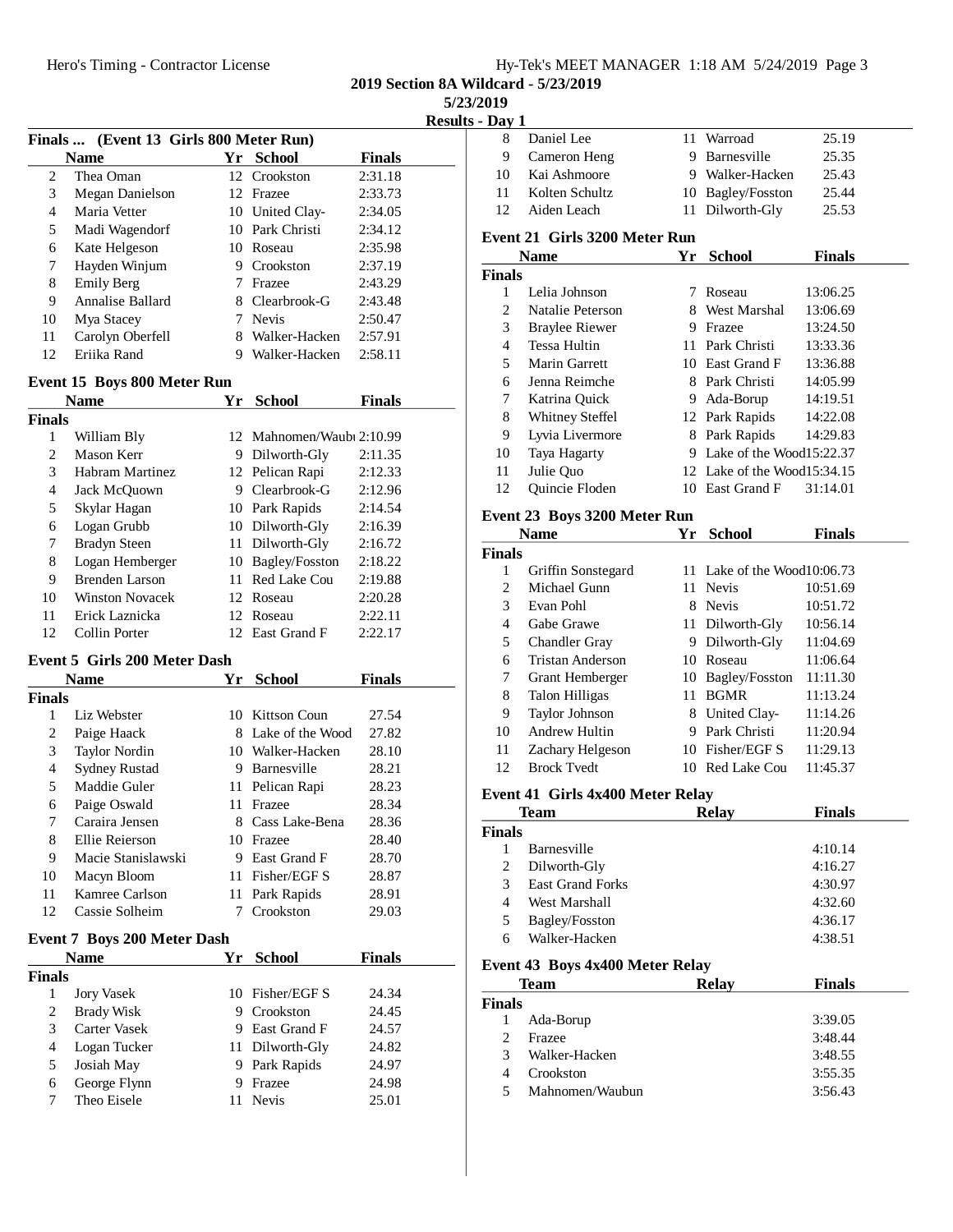| Hy-Tek's MEET MANAGER 1:18 AM 5/24/2019 Page 4 |  |  |
|------------------------------------------------|--|--|
|                                                |  |  |

**2019 Section 8A Wildcard - 5/23/2019**

**5/23/2019**

**Results - Day 1**

| Finals  (Event 43 Boys 4x400 Meter Relay) |                                  |             |                            |               |  |
|-------------------------------------------|----------------------------------|-------------|----------------------------|---------------|--|
|                                           | <b>Team</b>                      |             | <b>Relay</b>               | <b>Finals</b> |  |
| 6                                         | West Marshall                    |             |                            | 4:02.38       |  |
|                                           | <b>Event 49 Girls High Jump</b>  |             |                            |               |  |
|                                           | <b>Name</b>                      |             | Yr School                  | Finals        |  |
| <b>Finals</b>                             |                                  |             |                            |               |  |
| 1                                         | Anna Stephenson                  |             | 10 Pelican Rapi            | 4-10.00       |  |
| 2                                         | <b>Belle Peterson</b>            |             | 8 Barnesville              | 4-08.00       |  |
| 3                                         | Aaliyah Johnson                  |             | 8 West Marshal             | 4-06.00       |  |
| 3                                         | Emma Hanson                      |             | 9 Warroad                  | 4-06.00       |  |
| 3                                         | Sydney Lloyd                     |             | 10 Fisher/EGF S            | 4-06.00       |  |
| 3                                         | Gabby Sandman                    |             | 11 Park Christi            | 4-06.00       |  |
| 3                                         | Bria Larson                      |             | 11 Park Christi            | 4-06.00       |  |
| 3                                         | McKenna Garrett                  |             | 12 East Grand F            | 4-06.00       |  |
| 9                                         | Quinn Hunter                     |             | 9 Park Rapids              | 4-04.00       |  |
| 9                                         | Ava Goodwin                      | $7^{\circ}$ | Park Rapids                | 4-04.00       |  |
| 11                                        | Malori Burmeister                |             | 9 Northome/Kel             | 4-02.00       |  |
| 11                                        | Mya Stacey                       |             | 7 Nevis                    | 4-02.00       |  |
| 11                                        | Brea Hasbargen                   |             | 8 Lake of the Wood 4-02.00 |               |  |
|                                           | <b>Event 51 Boys High Jump</b>   |             |                            |               |  |
|                                           | Name                             |             | Yr School                  | Finals        |  |
| <b>Finals</b>                             |                                  |             |                            |               |  |
| 1                                         | <b>Jonathon Parsons</b>          |             | 9 Frazee                   | 5-07.00       |  |
| 2                                         | Jacob Ewen                       |             | 11 Dilworth-Gly            | 5-05.00       |  |
| 2                                         | Zach McGlynn                     |             | 10 West Marshal            | 5-05.00       |  |
| $\overline{c}$                            | <b>Brayden Manston</b>           |             | 9 Dilworth-Gly             | 5-05.00       |  |
| $\overline{c}$                            | Nathan Johannsen                 |             | 9 Frazee                   | 5-05.00       |  |
| 6                                         | Gerald Melin                     |             | 8 Red Lake Cou             | 5-03.00       |  |
| 6                                         | Jake Reish                       |             | 12 Park Rapids             | 5-03.00       |  |
| 6                                         | Theo Eisele                      |             | 11 Nevis                   | 5-03.00       |  |
| 6                                         | Adam LePard                      |             | 12 Roseau                  | 5-03.00       |  |
| 6                                         | Virgil Laznicka                  |             | 10 Warroad                 | 5-03.00       |  |
| 11                                        | Nathan Nelson                    |             | 11 Mahnomen/Waubi 5-01.00  |               |  |
| 11                                        | Preston Renneburg                |             | 12 Park Rapids             | 5-01.00       |  |
|                                           | <b>Event 53 Girls Pole Vault</b> |             |                            |               |  |
|                                           | Name                             |             | Yr School                  | Finals        |  |
| <b>Finals</b>                             |                                  |             |                            |               |  |
|                                           | 1 Alissa Lundeen                 |             | 11 Fertile-Belt            | 8-00.00       |  |
| 2                                         | Chelsey Afshari                  |             | 11 East Grand F            | 7-06.00       |  |
| $\sqrt{2}$                                | <b>Ruth Harris</b>               | 7           | Park Christi               | 7-06.00       |  |
| $\mathfrak{2}$                            | Gracie Arends                    | 11          | Dilworth-Gly               | 7-06.00       |  |
| 5                                         | Morgan Koppelman                 | 8           | Park Rapids                | 7-00.00       |  |
| 5                                         | Elyza Lilly                      | 9.          | Warroad                    | 7-00.00       |  |
| 5                                         | <b>Kimberly Maesse</b>           | 10          | Barnesville                | 7-00.00       |  |
| 5                                         | Mikayla Bolduc                   | 12          | West Marshal               | 7-00.00       |  |
| 5                                         | Kamarra Brunelle                 | 12          | Warroad                    | 7-00.00       |  |
| 10                                        | Jessica Schmidtke                | 12          | Walker-Hacken              | 6-06.00       |  |
| 11                                        | Aislinn Hoefler                  | 8           | Bagley/Fosston             | $6 - 00.00$   |  |
| 11                                        | Carolyn Oberfell                 | 8.          | Walker-Hacken              | $6 - 00.00$   |  |
|                                           |                                  |             |                            |               |  |

| <b>Event 55 Boys Pole Vault</b> |                                 |    |                           |               |  |
|---------------------------------|---------------------------------|----|---------------------------|---------------|--|
|                                 | <b>Name</b>                     | Yr | <b>School</b>             | <b>Finals</b> |  |
| Finals                          |                                 |    |                           |               |  |
| 1                               | Zackary Stevenson               |    | 10 Walker-Hacken          | 10-06.00      |  |
| $\overline{2}$                  | Nate Afshari                    |    | 9 East Grand F            | 10-03.00      |  |
| 3                               | Nate Rehder                     |    | 12 Barnesville            | 9-09.00       |  |
| 4                               | Gavin Fischer                   |    | 8 Park Rapids             | 9-06.00       |  |
| 5                               | Hunter Hitchen                  |    | 11 Fertile-Belt           | 9-03.00       |  |
| 5                               | Tommy Thach                     |    | 10 Pelican Rapi           | 9-03.00       |  |
| 5                               | Sylas Larson                    |    | 11 Ada-Borup              | 9-03.00       |  |
| 8                               | Tai Baig                        |    | 11 Crookston              | 8-09.00       |  |
| 9                               | Clay Nelson                     |    | 10 Walker-Hacken          | 8-06.00       |  |
| 10                              | <b>Victor Anselmo</b>           | 12 | Warroad                   | 8-03.00       |  |
| 10                              | Christian Boen                  | 11 | <b>BGMR</b>               | 8-03.00       |  |
|                                 |                                 |    |                           |               |  |
|                                 | <b>Event 57 Girls Long Jump</b> |    |                           |               |  |
|                                 | <b>Name</b>                     | Yr | <b>School</b>             | <b>Finals</b> |  |
| <b>Finals</b><br>1              | Jill Borowicz                   |    | 12 West Marshal           | 15-04.25      |  |
|                                 |                                 |    |                           |               |  |
| $\mathfrak{2}$                  | <b>Emily Schoenecker</b>        |    | 9 Barnesville             | 15-02.25      |  |
| 3                               | Lindsey Borgen                  |    | 9 Ada-Borup               | 15-00.50      |  |
| 3                               | Claire Meyer                    |    | 12 Barnesville            | 15-00.50      |  |
| 5                               | Aaliyah Creekmore               |    | 11 BGMR                   | 15-00.25      |  |
| 6                               | Hayden Winjum                   |    | 9 Crookston               | 14-11.75      |  |
| 7                               | Ellie Reierson                  |    | 10 Frazee                 | 14-11.00      |  |
| 8                               | Aaliyah Johnson                 |    | 8 West Marshal            | 14-08.00      |  |
| 9                               | Hanna Worms                     |    | 10 Mahnomen/Waubl 3-04.00 |               |  |
| 10                              | Arabella Corey                  |    | 12 Clearbrook-G           | 13-02.75      |  |
| 11                              | <b>Riley Pike</b>               |    | 8 Park Rapids             | 13-01.00      |  |
| 12                              | Nadia Yliniemi Hensel           | 8  | Park Rapids               | 13-00.50      |  |
|                                 | <b>Event 59 Boys Long Jump</b>  |    |                           |               |  |
|                                 | <b>Name</b>                     | Yr | <b>School</b>             | <b>Finals</b> |  |
| Finals                          |                                 |    |                           |               |  |
| 1                               | Shawn Skjold                    |    | 11 United Clay-           | 19-06.00      |  |
| $\mathfrak{2}$                  | Verdis Barber                   |    | 11 Ada-Borup              | 19-04.50      |  |
| 3                               | <b>Brady Borgen</b>             |    | 11 Ada-Borup              | 19-04.25      |  |
| 4                               | Avery Wolff                     | 11 | Park Rapids               | 18-04.00      |  |
| 5                               | Hunter Hitchen                  |    | 11 Fertile-Belt           | 18-03.25      |  |
| 6                               | <b>Zion Diggs</b>               | 11 | East Grand F              | 17-11.00      |  |
| 7                               | Koby Phongsavath                | 12 | Warroad                   | 17-09.50      |  |
| 8                               | William Bly                     |    | 12 Mahnomen/Waubl7-09.00  |               |  |
| 9                               | Ricky Thompson                  |    | 10 East Grand F           | 17-04.00      |  |
| 10                              | Connor Narlock                  |    | 11 West Marshal           | 16-10.25      |  |
| 11                              | Steven Hausken                  |    | 10 Walker-Hacken          | 16-08.50      |  |
| 12                              | Sam Reish                       |    | 9 Park Rapids             | 16-03.00      |  |
|                                 |                                 |    |                           |               |  |
|                                 | Event 61 Girls Triple Jump      |    |                           |               |  |
|                                 | <b>Name</b>                     | Yr | <b>School</b>             | <b>Finals</b> |  |
| Finals                          |                                 |    |                           |               |  |
| 1                               | Avery Horken                    |    | 8 Fisher/EGF S            | 32-02.25      |  |
| $\overline{c}$                  | <b>Rylee Moore</b>              |    | 9 Frazee                  | 31-09.00      |  |
| 3                               | Makenzie Williams               |    | 12 Red Lake Cou           | 31-06.50      |  |
| $\overline{4}$                  | Maddi Mitzel                    |    | 11 Fisher/EGF S           | 31-00.50      |  |
| 5                               | Jill Borowicz                   |    | 12 West Marshal           | 30-11.50      |  |
|                                 |                                 |    |                           |               |  |